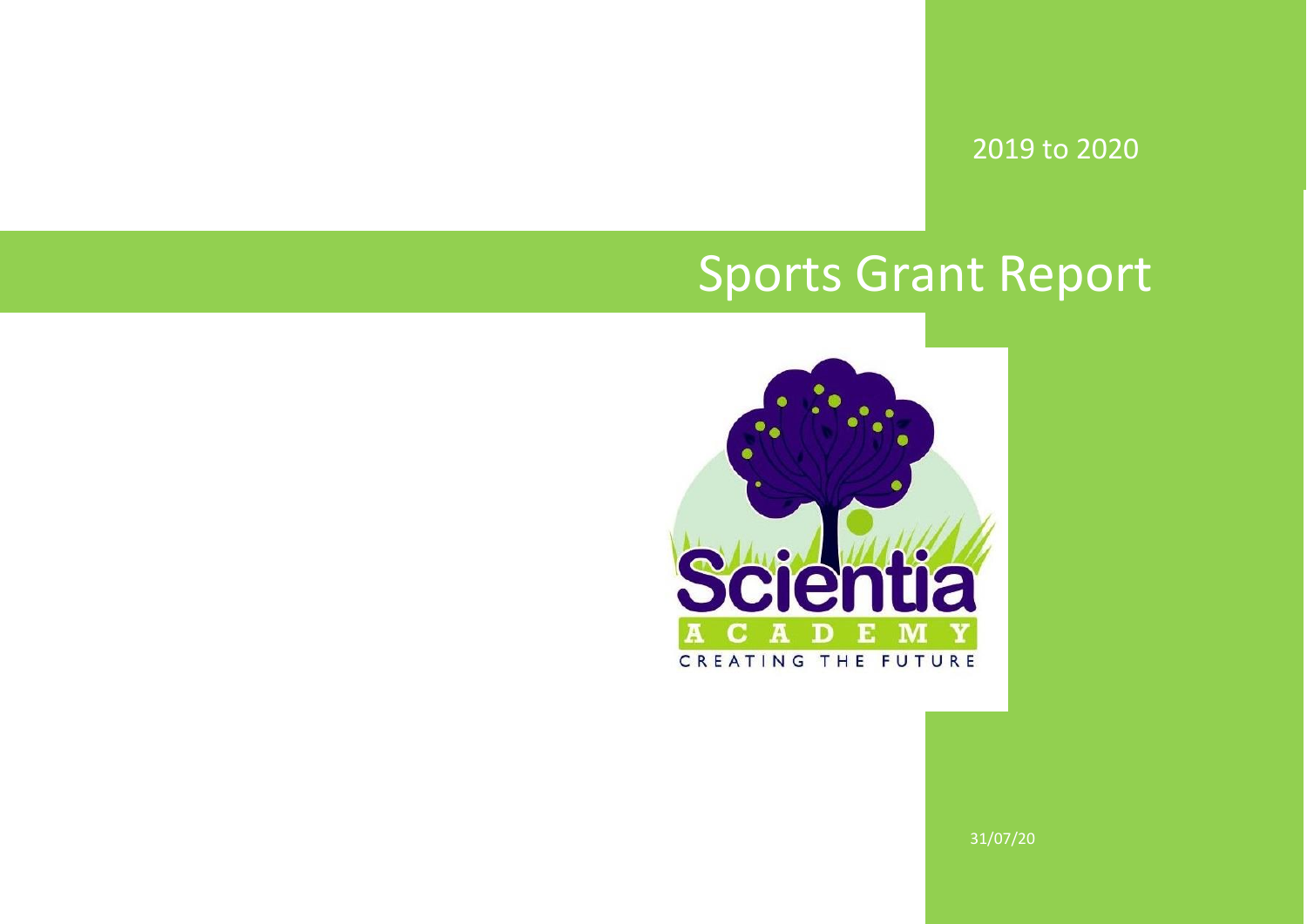Support for review and reflection - considering the 5 key indicators from DfE, what development needs are a priority for your setting and your students now and why? Use the space below to reflect on previous spend, identify current need and priorities for the future.

| Key achievements to date:                                                                                                                                                                                                                                                                                                 | Areas for further improvement and baseline evidence of need:                                                                                                                                                                                                                                                                                                                                                                                                       |  |  |  |  |
|---------------------------------------------------------------------------------------------------------------------------------------------------------------------------------------------------------------------------------------------------------------------------------------------------------------------------|--------------------------------------------------------------------------------------------------------------------------------------------------------------------------------------------------------------------------------------------------------------------------------------------------------------------------------------------------------------------------------------------------------------------------------------------------------------------|--|--|--|--|
| 1. Improved quality of playtime and lunchtime sports activities.<br>2. Increased profile of physical activity being 'fun' and 'exciting' for our<br>children.<br>Significant increase participation in competitive sport.<br>3.<br>Broader experience of a range of sports and activities offered to all<br>4.<br>pupils. | 1. Continue to support the improvement in participation in inter-school<br>competitions and extra-curricular clubs (COVID-19 allowing)<br>2. Increased challenge for older pupils, particularly athletics<br>3. Introduction of Playmakers for Y5<br>Improved assessment of all areas of PE curriculum so that lessons are<br>4.<br>well matched to pupil needs<br>5. Link physical activity to healthy lifestyle choices to support long term<br>health of pupils |  |  |  |  |

| Meeting national curriculum requirements for swimming and water safety                                                                                                                                                         | Please complete all of the below: |  |  |
|--------------------------------------------------------------------------------------------------------------------------------------------------------------------------------------------------------------------------------|-----------------------------------|--|--|
| What percentage of your Year 6 pupils could swim competently, confidently and proficiently over a distance<br>of at least 25 metres when they left your primary school at the end of last academic year?                       | 65%                               |  |  |
| What percentage of your Year 6 pupils could use a range of strokes effectively [for example, front crawl,<br>backstroke and breaststroke] when they left your primary school at the end of last academic year?                 | 75%                               |  |  |
| What percentage of your Year 6 pupils could perform safe self-rescue in different water-based situations<br>when they left your primary school at the end of last academic year?                                               | 17%                               |  |  |
| Schools can choose to use the Primary PE and Sport Premium to provide additional provision for swimming<br>but this must be for activity over and above the national curriculum requirements. Have you used it in this<br>way? | No                                |  |  |

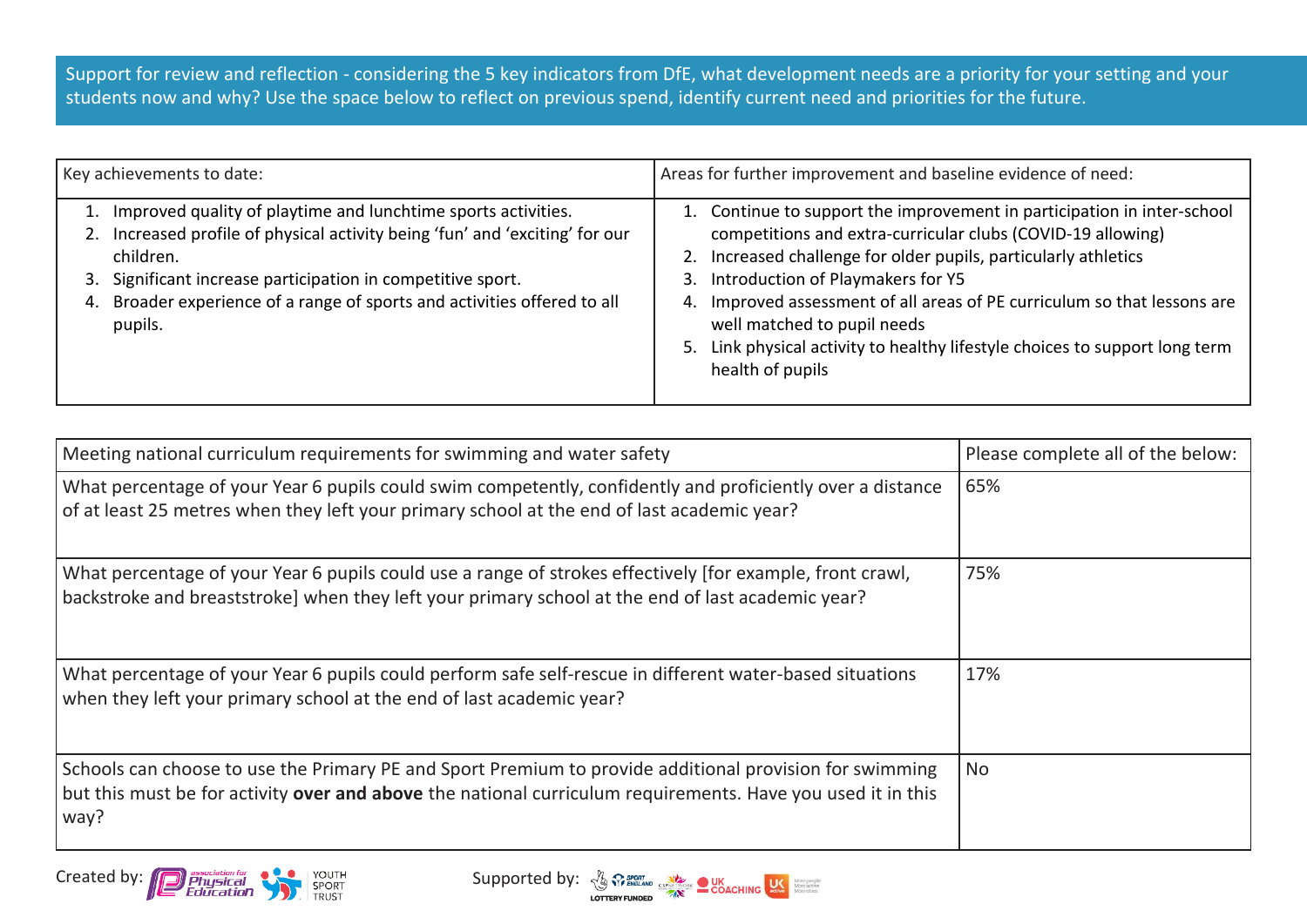## **Action Plan and Budget Tracking**

Capture your intended annual spend against the 5 key indicators. Clarify the success criteria and evidence of impact that you intend to measure to evaluate for students today and for the future.

| Academic Year: 2019/20                                                                                                                             | Total fund allocated: £19,190<br>Date Updated: July 2020                                                                                                          |                                                                |                                                                                                                                             |                                                                                                                       |  |  |
|----------------------------------------------------------------------------------------------------------------------------------------------------|-------------------------------------------------------------------------------------------------------------------------------------------------------------------|----------------------------------------------------------------|---------------------------------------------------------------------------------------------------------------------------------------------|-----------------------------------------------------------------------------------------------------------------------|--|--|
| Key indicator 1: The engagement of all pupils in regular physical activity - Chief Medical Officer guidelines recommend that                       |                                                                                                                                                                   | Percentage of total allocation:                                |                                                                                                                                             |                                                                                                                       |  |  |
| primary school children undertake at least 30 minutes of physical activity a day in school                                                         |                                                                                                                                                                   |                                                                |                                                                                                                                             | 35%                                                                                                                   |  |  |
| School focus with clarity on<br>intended impact on pupils:                                                                                         | Actions to achieve:                                                                                                                                               | Funding<br>allocated:                                          | Evidence and impact:                                                                                                                        | Sustainability and suggested<br>next steps:                                                                           |  |  |
| <b>Burton Albion staff at</b><br>lunchtimes, which focus on a<br>range of activities.<br>Including targeting                                       | Different sport on offer to<br>allow children to be able to<br>work on several different<br>skills each day<br>Working with a specific                            | $E8,250$ total -<br>£2981.15 from<br>school budget<br>£5268.85 | Children active on the<br>playground at lunchtime,<br>with variety of activities<br>for them to participate in.<br>Year 6 boys engaged well | <b>Develop Playmakers</b><br>through training Y5/6<br>pupils in September<br>2020<br>Continue to support<br>$\bullet$ |  |  |
| intervention groups - Year 6                                                                                                                       | group in order to boost their $E1,450$<br>active lifestyle.                                                                                                       |                                                                | in the extra sessions                                                                                                                       | individual groups where<br>identified needs                                                                           |  |  |
| All pupils to receive a<br>minimum 2 hours per week of<br>PE                                                                                       | SLT to rearrange timetables<br>PE co-ordinator to support<br>$\bullet$<br>year group planning and<br>organisation so that<br>curriculum is broad and<br>balanced. | Inone                                                          | All year groups now have<br>the allocated 2-hour slot,<br>monitoring shows that<br>this was delivered by<br>whole school.                   | Continue to embed the<br>2-hour slots into all<br>timetables.                                                         |  |  |
| YOUTH<br>SPORT<br>Created by:<br>Supported by:<br><b>EXPENSION CONSTRUCTION OF DUK</b><br><b>COACHING</b><br><i>Physical</i><br>Education<br>TRUST |                                                                                                                                                                   |                                                                |                                                                                                                                             |                                                                                                                       |  |  |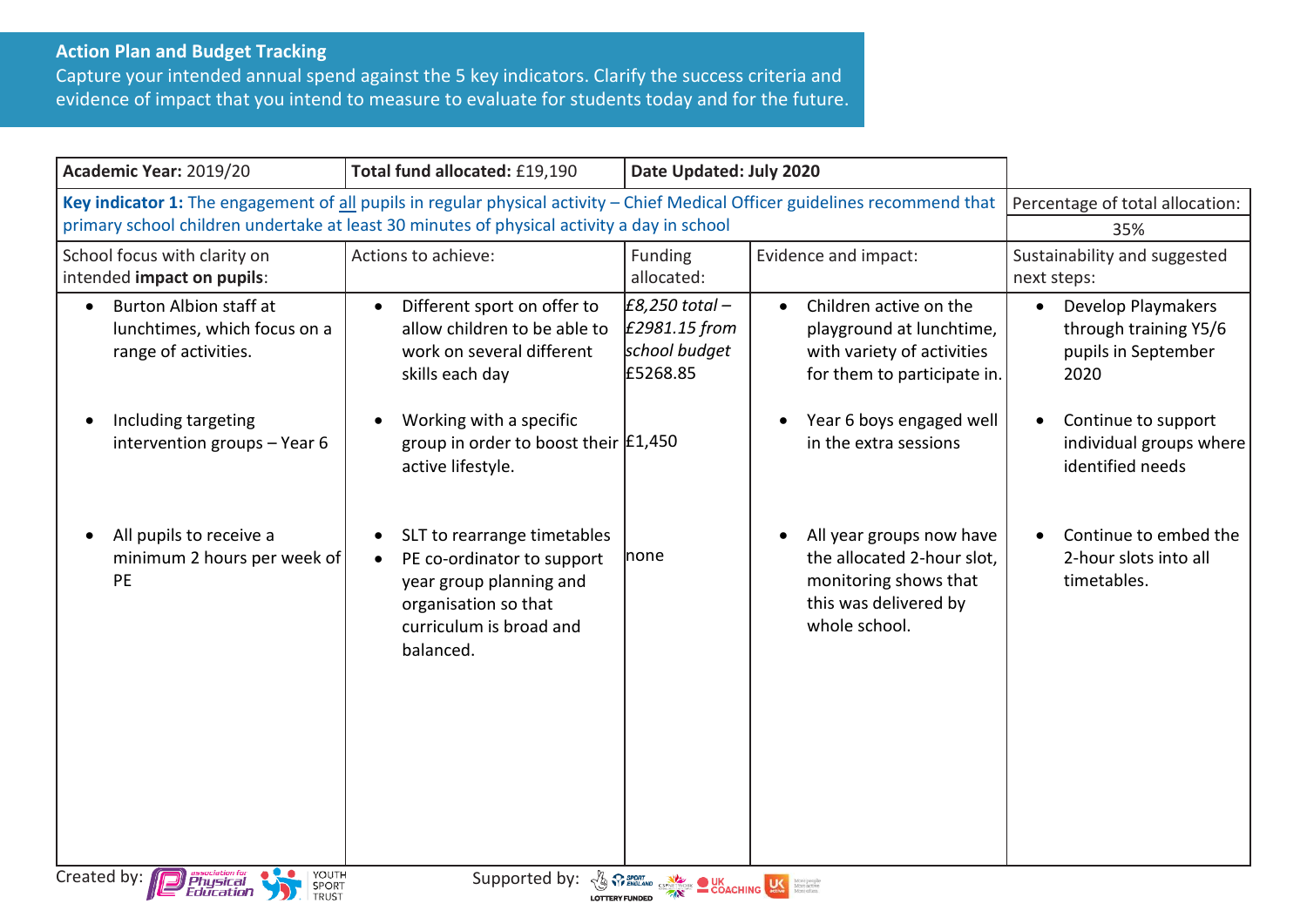| Key indicator 2: The profile of PE and sport being raised across the school as a tool for whole school improvement                                |                                                                                                |                    |                                                                                                                                                                                                                                     | Percentage of total allocation:                                                                                                                                                                                                    |  |  |
|---------------------------------------------------------------------------------------------------------------------------------------------------|------------------------------------------------------------------------------------------------|--------------------|-------------------------------------------------------------------------------------------------------------------------------------------------------------------------------------------------------------------------------------|------------------------------------------------------------------------------------------------------------------------------------------------------------------------------------------------------------------------------------|--|--|
|                                                                                                                                                   |                                                                                                |                    |                                                                                                                                                                                                                                     | 32%                                                                                                                                                                                                                                |  |  |
| School focus with clarity on                                                                                                                      | Actions to achieve:                                                                            | Funding            | Evidence and impact:                                                                                                                                                                                                                | Sustainability and suggested                                                                                                                                                                                                       |  |  |
| intended impact on pupils:                                                                                                                        |                                                                                                | allocated:         |                                                                                                                                                                                                                                     | next steps:                                                                                                                                                                                                                        |  |  |
| To raise the profile of PE<br>through Sports Day with wider<br>range of activities and sports<br>provided, with more challenge<br>for KS2 pupils. | PE coordinator to organise<br>sports day activities for<br>different key stages.               | lnone.<br>£6207.15 | Children receive high<br>$\bullet$<br>quality PE lessons and<br>Sports Day experience-<br>school closure stopped a<br>full sports day this year,<br>but small group activities<br>were implemented for<br>pupils who were at school | Continue to offer a<br>$\bullet$<br>more focused Sports<br>Day with higher level of<br>challenge for KS2 and<br>increased element of<br>competition, e.g.<br>athletics events<br>organised into heats<br>(within the guidelines of |  |  |
| CPD for teaching staff to<br>improve the teaching of PE<br>across the school so that<br>quality first teaching<br>improves.                       | 2 x 1/2 days of coaching<br>support from Believe and<br>Achieve for teachers to team<br>teach. |                    | Teacher confidence<br>increased and wider<br>range of sports planned<br>for in weekly lessons                                                                                                                                       | $COVID-19$<br>PE coordinator to<br>continue to support<br>teachers, particularly<br>new staff                                                                                                                                      |  |  |



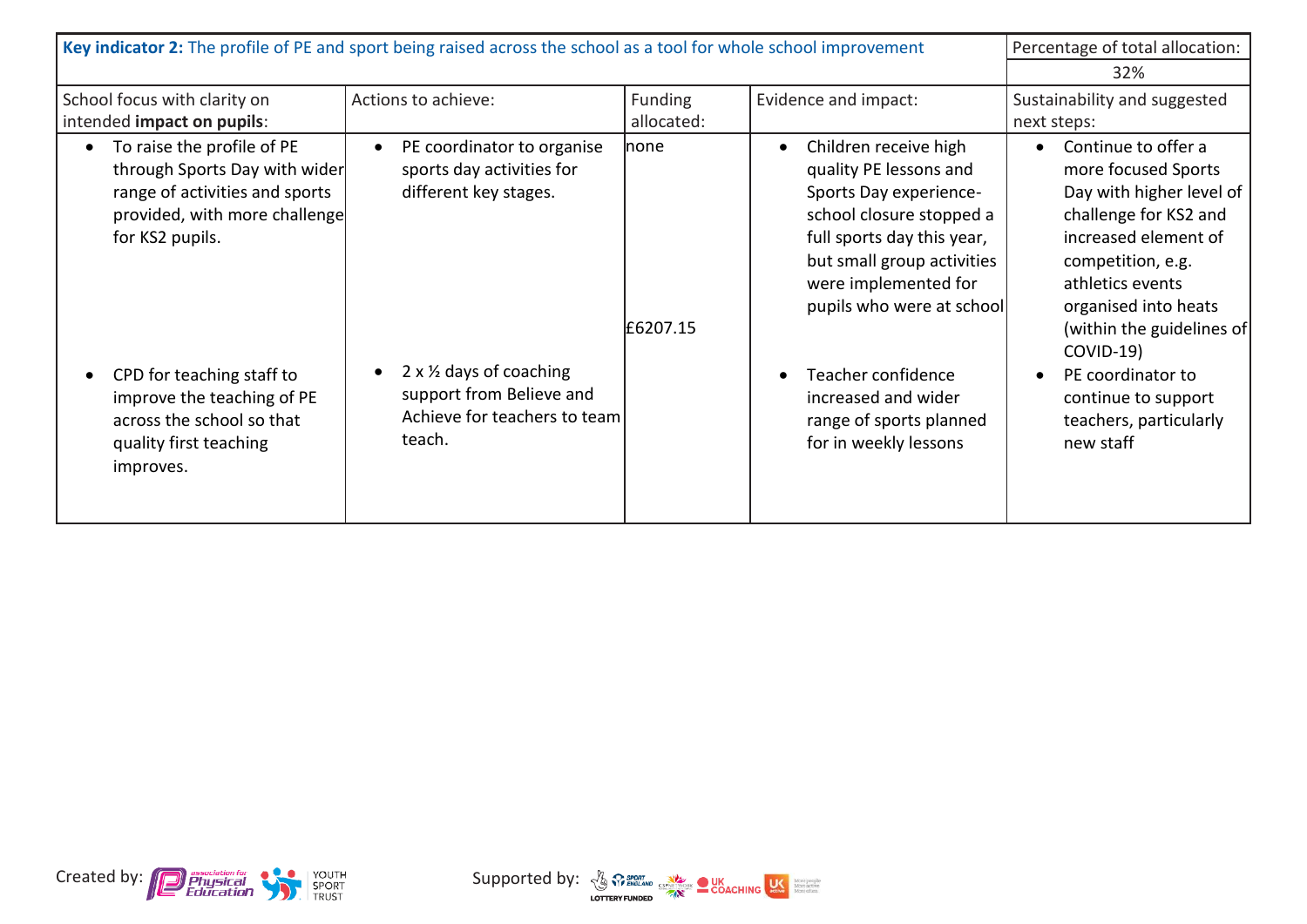| Key indicator 3: Increased confidence, knowledge and skills of all staff in teaching PE and sport           |                                                                                                                                                                                                                     |                              |                                                                                                                                                          | Percentage of total allocation:                                                                                                                                 |  |  |
|-------------------------------------------------------------------------------------------------------------|---------------------------------------------------------------------------------------------------------------------------------------------------------------------------------------------------------------------|------------------------------|----------------------------------------------------------------------------------------------------------------------------------------------------------|-----------------------------------------------------------------------------------------------------------------------------------------------------------------|--|--|
|                                                                                                             | 6%                                                                                                                                                                                                                  |                              |                                                                                                                                                          |                                                                                                                                                                 |  |  |
| School focus with clarity on intended<br>impact on pupils:                                                  | Actions to achieve:                                                                                                                                                                                                 | <b>Funding</b><br>allocated: | Evidence and impact:                                                                                                                                     | Sustainability and suggested<br>next steps:                                                                                                                     |  |  |
| PE lessons across school to be<br>consistently good and offer a<br>broad range of skills for the<br>pupils. | CPD - 'Level 5 in Delivering $\vert$ £1150.00<br>$\bullet$<br>PE' training for PE<br>coordinator<br>PE coordinator to support<br>$\bullet$<br>teaching staff by sharing<br>expertise and modelling<br>good teaching |                              | Level 5 qualification<br>achieved<br>Consistently good teaching<br>observed                                                                              | Continue to develop<br>the subject knowledge<br>and skills of the<br>teaching staff through<br><b>CPD</b><br>PE coordinator to<br>model lessons to new<br>staff |  |  |
| Key indicator 4: Broader experience of a range of sports and activities offered to all pupils               | Percentage of total allocation:                                                                                                                                                                                     |                              |                                                                                                                                                          |                                                                                                                                                                 |  |  |
|                                                                                                             |                                                                                                                                                                                                                     |                              |                                                                                                                                                          | 2%                                                                                                                                                              |  |  |
| School focus with clarity on intended<br>impact on pupils:                                                  | Actions to achieve:                                                                                                                                                                                                 | <b>Funding</b><br>allocated: | Evidence and impact:                                                                                                                                     | Sustainability and suggested<br>next steps:                                                                                                                     |  |  |
| Additional achievements:                                                                                    |                                                                                                                                                                                                                     |                              |                                                                                                                                                          |                                                                                                                                                                 |  |  |
| The PE Hub (PE Planning)                                                                                    | PE Lessons planned and<br>$\bullet$<br>taught a range of sports<br>and activities. This is able<br>to meet all sports due to<br>excellent range of sporting<br>equipment at the school.                             | £350                         | Children actively involved<br>$\bullet$<br>during PE using a variety of<br>skills and being able to link<br>them into different<br>activities and sports | Continue to use PE hub to<br>inform planning.                                                                                                                   |  |  |
| Key indicator 5: Increased participation in competitive sport                                               | Percentage of total allocation:                                                                                                                                                                                     |                              |                                                                                                                                                          |                                                                                                                                                                 |  |  |
|                                                                                                             |                                                                                                                                                                                                                     |                              |                                                                                                                                                          | 25%                                                                                                                                                             |  |  |
| School focus with clarity on intended Actions to achieve:<br>impact on pupils:                              |                                                                                                                                                                                                                     | <b>Funding</b><br>allocated: | Evidence and impact:                                                                                                                                     | Sustainability and suggested<br>next steps:                                                                                                                     |  |  |